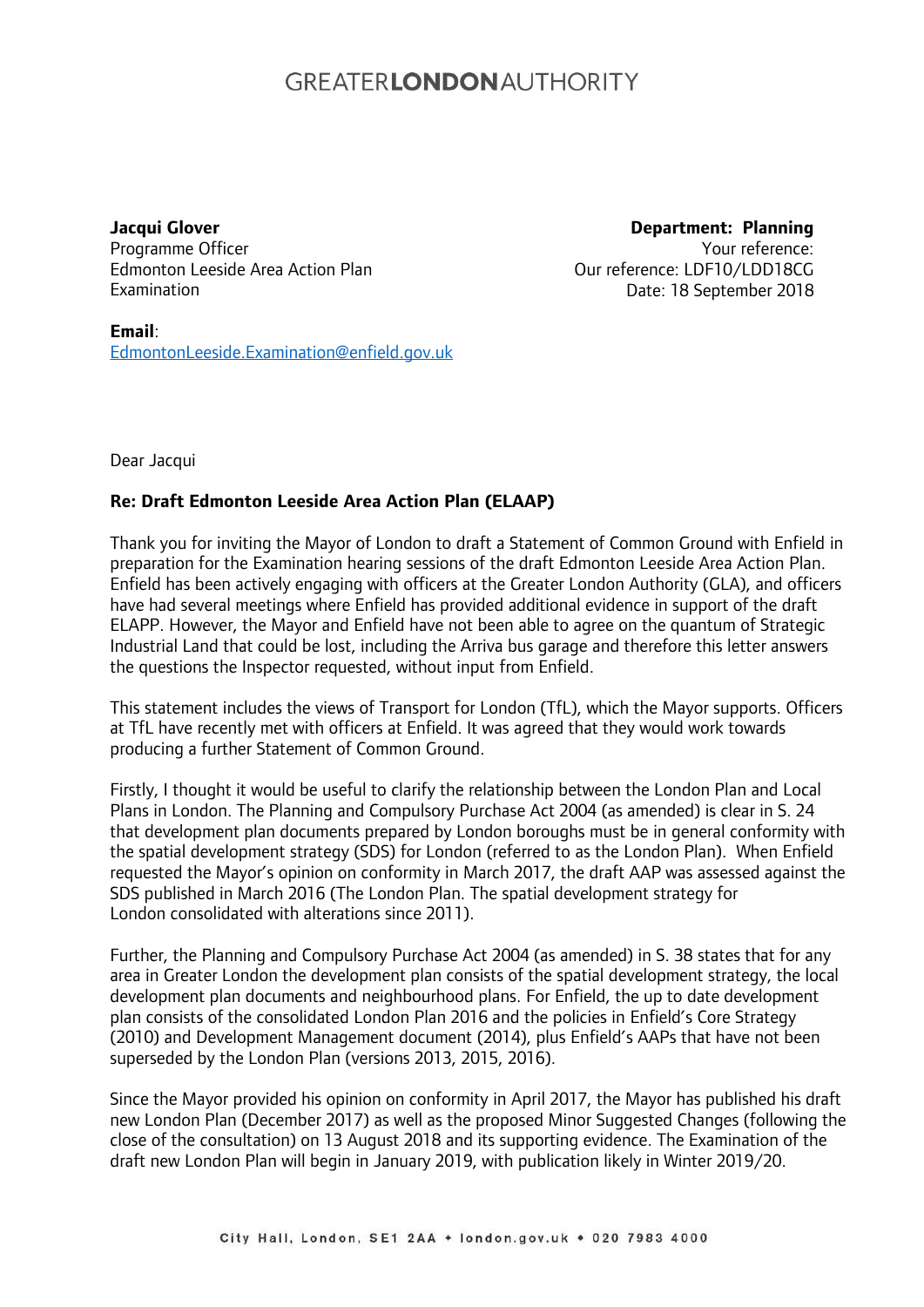The Mayor also publishes Supplementary Planning Guidance. The Upper Lee Valley Opportunity Area Planning Framework (ULVOAPF) was published by the Mayor and adopted by Enfield in 2013 and is a material consideration.

## **GLA Statement**

| Inspector's question                                                                                         | <b>GLA position</b>                                                                                                                                                                                                                                                                                                                                                                                                                                                                                                     |  |  |  |
|--------------------------------------------------------------------------------------------------------------|-------------------------------------------------------------------------------------------------------------------------------------------------------------------------------------------------------------------------------------------------------------------------------------------------------------------------------------------------------------------------------------------------------------------------------------------------------------------------------------------------------------------------|--|--|--|
| Issue: Whether the preparation of the Plan has complied with the duty to co-operate imposed by               |                                                                                                                                                                                                                                                                                                                                                                                                                                                                                                                         |  |  |  |
| S33A of the Planning and Compulsory Purchase Act 2004, as amended. Whether all the other                     |                                                                                                                                                                                                                                                                                                                                                                                                                                                                                                                         |  |  |  |
|                                                                                                              | legal requirements of the 2004 Act 9as amended) and the 2012 Regulations have been met.                                                                                                                                                                                                                                                                                                                                                                                                                                 |  |  |  |
| i. Is the evidence base in                                                                                   | The GLA's up to date evidence is:                                                                                                                                                                                                                                                                                                                                                                                                                                                                                       |  |  |  |
| relation to housing and                                                                                      | Housing - The London Strategic Housing Land Availability Assessment                                                                                                                                                                                                                                                                                                                                                                                                                                                     |  |  |  |
| employment up to date?                                                                                       | (GLA 2017), The London Strategic Housing Market assessment, The                                                                                                                                                                                                                                                                                                                                                                                                                                                         |  |  |  |
|                                                                                                              | London Housing Strategy (GLA 2018)                                                                                                                                                                                                                                                                                                                                                                                                                                                                                      |  |  |  |
|                                                                                                              | Economy - Economic Evidence Base 2016 (GLA 2016), London Industrial                                                                                                                                                                                                                                                                                                                                                                                                                                                     |  |  |  |
|                                                                                                              | Land Demand Study (CAG Consultants et al 2017), London Industrial Land                                                                                                                                                                                                                                                                                                                                                                                                                                                  |  |  |  |
|                                                                                                              | Supply and Economy Study and Appendices (AECOM 2016),<br>Wider evidence prepared for the new London Plan can be found here                                                                                                                                                                                                                                                                                                                                                                                              |  |  |  |
|                                                                                                              | https://www.london.gov.uk/what-we-do/planning/london-plan/new-                                                                                                                                                                                                                                                                                                                                                                                                                                                          |  |  |  |
|                                                                                                              | london-plan/examination-public-draft-new-london-plan/eip-library                                                                                                                                                                                                                                                                                                                                                                                                                                                        |  |  |  |
| ii. Are there any important                                                                                  | The publication of the draft new London Plan on 1st December 2017 and                                                                                                                                                                                                                                                                                                                                                                                                                                                   |  |  |  |
| developments/changes since                                                                                   | its evidence base, followed by the Minor Suggested Changes (following                                                                                                                                                                                                                                                                                                                                                                                                                                                   |  |  |  |
| the submission of the Plan?                                                                                  | the close of the consultation) on 13 August 2018.                                                                                                                                                                                                                                                                                                                                                                                                                                                                       |  |  |  |
|                                                                                                              |                                                                                                                                                                                                                                                                                                                                                                                                                                                                                                                         |  |  |  |
|                                                                                                              | The draft new London Plan allocates Enfield an annual net housing                                                                                                                                                                                                                                                                                                                                                                                                                                                       |  |  |  |
|                                                                                                              | completions target of 1,876 over 10 years, of which 983 homes a year                                                                                                                                                                                                                                                                                                                                                                                                                                                    |  |  |  |
|                                                                                                              | should be delivered on small sites. It also designates Enfield as a borough                                                                                                                                                                                                                                                                                                                                                                                                                                             |  |  |  |
|                                                                                                              | that is to provide additional industrial capacity.                                                                                                                                                                                                                                                                                                                                                                                                                                                                      |  |  |  |
|                                                                                                              | The publication of the Mayor's Transport Strategy in March 2018, most<br>importantly Policy 1 which sets out his strategic ambition and states the<br>Mayor, through TfL and the boroughs, and working with stakeholders, will<br>reduce Londoners' dependency on cars in favour of active, efficient and<br>sustainable modes of travel, with the central aim for 80 per cent of all trips<br>in London to be made on foot, by cycle or using public transport by 2041.                                                |  |  |  |
|                                                                                                              | Issue: Whether the policies in the plan accord with the aim of the Framework, to contribute to a                                                                                                                                                                                                                                                                                                                                                                                                                        |  |  |  |
| strong responsive and competitive economy?                                                                   |                                                                                                                                                                                                                                                                                                                                                                                                                                                                                                                         |  |  |  |
| i. Are the proposed<br>employment projections at<br>Meridian Water justified and<br>based on sound evidence? | The assessment of the employment projections in the ELAAP: Evidence<br>Base for Employment Land, Industries and Jobs appears to be taken from<br>the 2016 employment projections. The assumptions around growth in<br>office jobs and decline in industrial jobs are broadly in line with the<br>general strategic picture set out by the GLA in the London Office Policy<br>Review (LOPR) 2017 and the Industrial Land Demand Study.                                                                                   |  |  |  |
|                                                                                                              | However, the study (ELAAP: Evidence Base for Employment Land,<br>Industries and Jobs 2016) is fairly limited in scope, and rather than<br>demonstrating and projecting demand for jobs growth, the study identifies<br>various drivers that could attract more jobs. To see these as employment<br>projections is therefore incorrect. However, it is broadly agreed that, with<br>the right investment and regeneration, the area has capacity for, and the<br>potential to attract, substantial growth in employment. |  |  |  |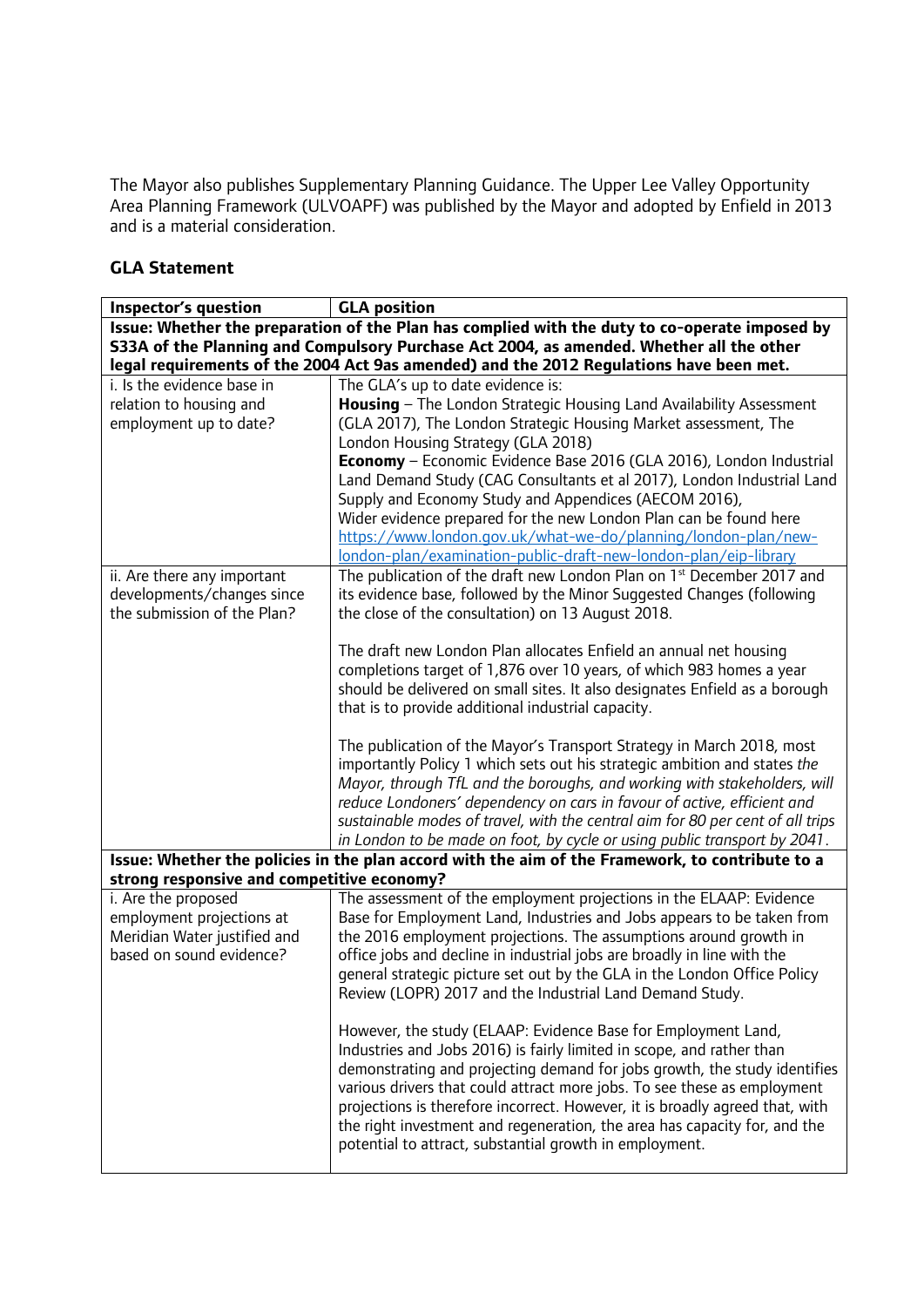|                                                                                                                                                                                       | This is reflected in the Upper Lee Valley OAPF which sets an indicative<br>capacity of 3,000 jobs for Central Leeside, based on the GLA's evidence.<br>Annex 2 of the London Plan notes that the improvements in public<br>transport have the potential to unlock development capacity for the area.<br>The ELAAP study is less robust when looking at drivers for industrial<br>demand, particularly for distribution and warehousing uses. These have<br>low employment densities and a more accurate consideration of future<br>need would include an assessment of past trends and other indicators such<br>as vacancy and rent levels, rather than simply looking at employment<br>numbers.                                                                                                                                                                                                                                  |
|---------------------------------------------------------------------------------------------------------------------------------------------------------------------------------------|-----------------------------------------------------------------------------------------------------------------------------------------------------------------------------------------------------------------------------------------------------------------------------------------------------------------------------------------------------------------------------------------------------------------------------------------------------------------------------------------------------------------------------------------------------------------------------------------------------------------------------------------------------------------------------------------------------------------------------------------------------------------------------------------------------------------------------------------------------------------------------------------------------------------------------------|
| ii. What would be the effects of<br>the loss of 9.5<br>hectares of land designated as<br>Strategic Employment Land<br>(SIL) on employment in the<br>Borough and on the wider<br>area? | This question should reference Strategic Industrial Locations (SIL). There<br>would also be a loss of Locally Significant Industrial Sites (LSIS).<br>The GLA's strategic evidence suggests the loss of SIL will have a negative<br>effect on the local and wider London economy. In addition, this AAP<br>cannot be considered in isolation.                                                                                                                                                                                                                                                                                                                                                                                                                                                                                                                                                                                     |
|                                                                                                                                                                                       | Industrial capacity is not solely about employment. London depends on a<br>wide range of industrial, logistics and related uses that are essential to the<br>functioning of its economy and for servicing the needs of its growing<br>population, as well as contributing towards employment opportunities for<br>Londoners. This includes a diverse range of activities such as food and<br>drink preparation, creative industry production and maker spaces, vehicle<br>maintenance and repair, building trades, construction, waste management<br>including recycling, transport functions, utilities infrastructure, emerging<br>activities (such as data centres, renewable energy generation and clean<br>technology) and an efficient storage and distribution system <sup>1</sup> .                                                                                                                                       |
|                                                                                                                                                                                       | Industrial land and floorspace provide the capacity for the activities<br>described above to operate effectively. In 2015, London had an estimated<br>6,976 hectares <sup>2</sup> of land in industrial and related uses of which about 50<br>per cent was within Strategic Industrial Locations (SILs), a further 14 per<br>cent was in Locally Significant Industrial Sites (LSIS) designated by<br>boroughs and the remaining 36 per cent was in Non-Designated Industrial<br>Sites.                                                                                                                                                                                                                                                                                                                                                                                                                                           |
|                                                                                                                                                                                       | Over the period 2001 to 2015, more than 1,300 hectares of industrial land<br>was released to other uses. This was well in excess of the London Plan<br>monitoring benchmarks <sup>3</sup> set out in the Mayor's Land for Industry and<br>Transport Supplementary Planning Guidance (SPG). Research indicates<br>that there will be positive net demand for industrial land in London over<br>the period 2016 to 2041 <sup>4</sup> , mostly driven by strong demand for logistics to<br>service growth in London's economy and population. The evidence<br>indicates that after factoring in both the positive net land demands and<br>the management of vacancy rates, there would be scope to release a<br>further 233 hectares of industrial land over the period 2016 to 2041, or<br>nine hectares per annum. This compares to the current London Plan<br>benchmark of 37 hectares per annum and recent (2010-2015) trends of |

<sup>&</sup>lt;sup>1</sup> SEGRO, Keep London Working, 2017; Turley. Industrial Revolution, 2017

<sup>&</sup>lt;sup>2</sup> AECOM. London Industrial Land Supply and Economy Study, GLA, 2016<br><sup>3</sup> ibid

<sup>4</sup> CAG Consulting, London Industrial Land Demand Study, GLA 2017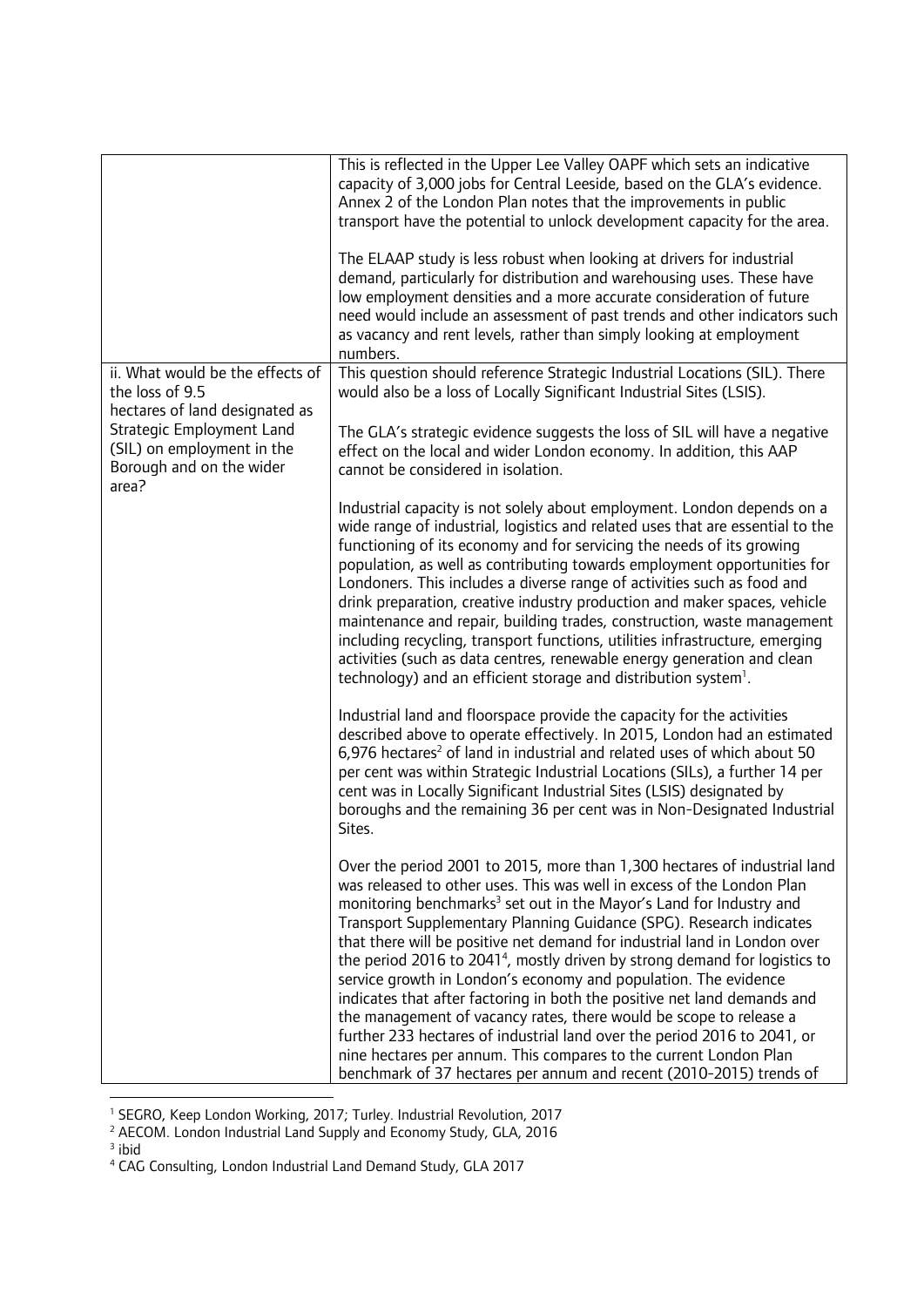| the release of circa100 hectares per annum. In addition, the demand<br>assessment shows that in 2015, 185 hectares of industrial land already had<br>planning permission to change to non-industrial use and a further 653<br>hectares were earmarked for potential release in Opportunity Area<br>Planning Frameworks (including the Upper Lee Valley OAPF), Local Plans<br>and Housing Zones <sup>5</sup> .                                                                                                                                                                                                                                                                                                                                                                              |
|--------------------------------------------------------------------------------------------------------------------------------------------------------------------------------------------------------------------------------------------------------------------------------------------------------------------------------------------------------------------------------------------------------------------------------------------------------------------------------------------------------------------------------------------------------------------------------------------------------------------------------------------------------------------------------------------------------------------------------------------------------------------------------------------|
| The demand for land for industry and warehousing is not solely a function<br>of employment. It is also driven by factors such as economic growth (GVA)<br>and population growth. In forecasting land demand for light/general<br>industry, the GLA's Industrial Land Demand study took into account both<br>employment growth and development trends, and for warehousing the<br>study took into account the relationship between GVA growth and<br>development trends, and used this as the basis for forecasting, rather than<br>employment. This reflects GLA officer's view that it is the function of<br>industrial and warehousing land which is of critical importance, and this is<br>driven more by economic growth/population, and not so much by sectoral<br>employment trends. |
| GLA calculations (see Annex 1) based on the figures provided by Enfield in<br>September 2018 indicate there would be a net loss of 12.4ha of SIL and<br>LSIS, plus a further 4.1ha of non-designated industrial land across the<br>AAP area. When looking at the capacity of these sites in terms of<br>floorspace $-$ including the potential capacity, not just the existing<br>floorspace, given how many of the sites are vacant or not intensively used<br>- the proposals could mean the loss of around 80-100,000sqm of<br>floorspace (depending on what is included and how it is calculated). In<br>addition, GLA officers have concerns about the quality of some of the land<br>proposed for the re-designations to SIL.                                                        |
| For example, there is no evidence that the locational advantages of the<br>SIL at Harbet Road (especially the northern part) can be replicated or re-<br>provided elsewhere. The statement that the industrial sector is declining is<br>based on the employment projections, but as stated above our evidence<br>shows that there is no longer a surplus of industrial land in London, that<br>the logistics sector in particular is growing, and that this needs to be<br>provided for.                                                                                                                                                                                                                                                                                                  |
| Attached as Annex 1 is GLA officer's analysis of the spreadsheet of<br>floorspace and land areas provided by Enfield in September 2018. It is not<br>complete, in that it does not cover all industrial activity across the AAP<br>area – but shows how GLA officers have analysed the figures provided by<br>Enfield to come up with the numbers above.                                                                                                                                                                                                                                                                                                                                                                                                                                   |
| With regards to transport, freight is an essential user of the road network<br>which requires SIL in the most accessible location to serve all of London.<br>The Mayor is keen to manage freight traffic in London and reduce its<br>environmental, safety and economic impacts. Protecting warehousing and<br>industrial land close to key growth areas is part of that vision for London.<br>If SIL is to be released in one part of the city TfL need to understand<br>where those business activities would take place once the SIL is released,                                                                                                                                                                                                                                       |

<sup>&</sup>lt;sup>5</sup> Housing Zones are not a planning designation

 $\overline{a}$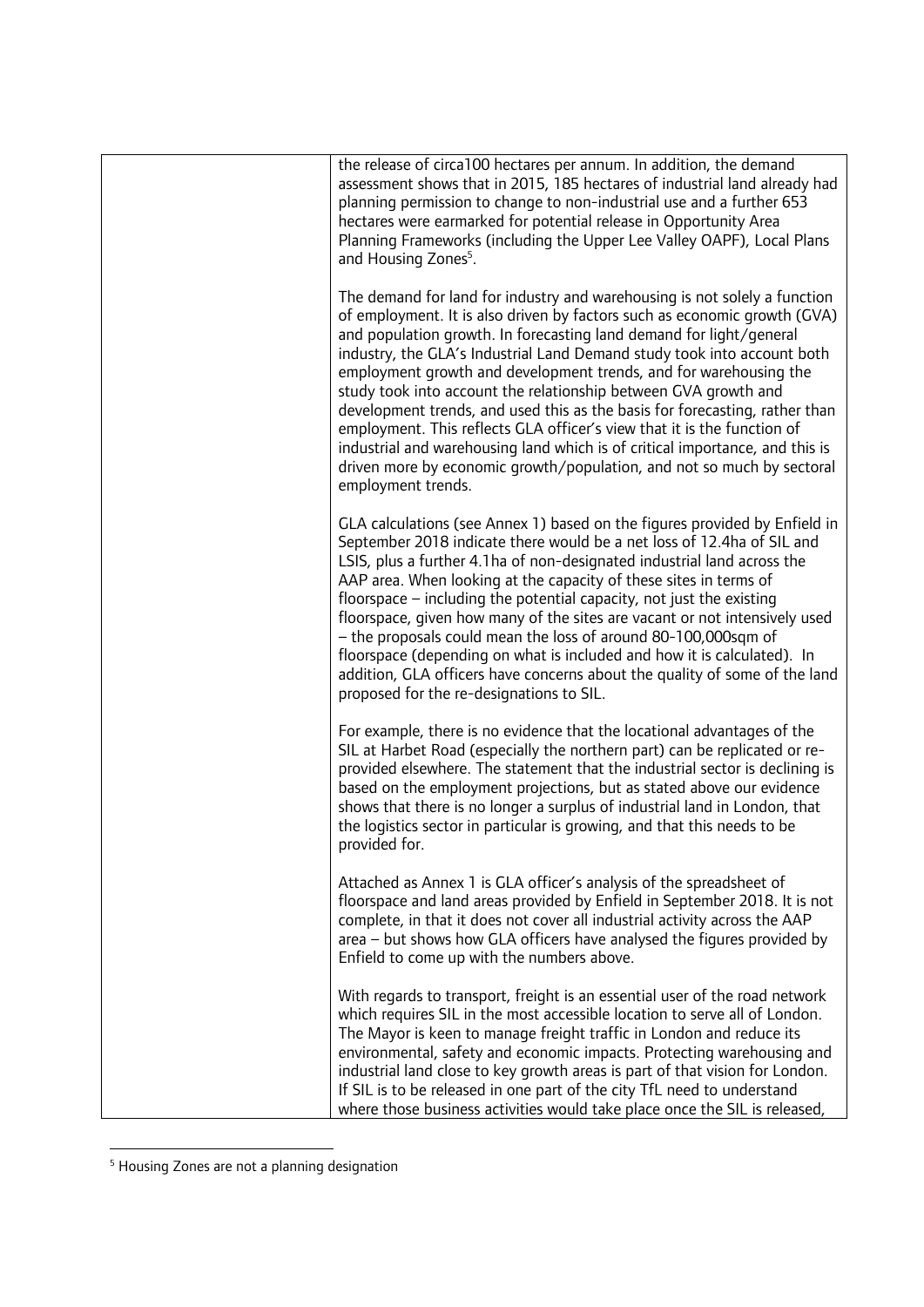| London.<br>As stated above TfL also recommends that the release of SIL needs to be<br>considered at the London wide scale and also linked to strategic changes<br>to transport network beyond the life of this plan.<br>iii. How could its retention<br>SIL is a strategic London-wide designation and therefore it should be<br>measured against its contribution to London's economy. As stated above<br>support Meridian Water?<br>industrial land and floorspace provide essential capacity for activities that<br>support the functioning of London's economy and its residents and<br>businesses.<br>Table 4-1 of the GLA's Industrial Land Demand Study, shows a very<br>sizeable amount of employment in Enfield will still be industrial by 2036<br>(35,400 jobs vs only 17,200 for office and research activities). Therefore,<br>the retention of SIL will support the wide economy as well as provide<br>potential jobs for Meridian Water.<br>The Mayor strongly supports the regeneration of Meridian Water and the<br>additional capacity for employment and homes it could bring forward,<br>however a significant aspect of this should continue to be industrial and<br>distribution-based activities, building on the long-term specialisms of the<br>area. There are many existing industrial businesses in the area, the<br>displacement of which could affect local economies and supply chains.<br>The retention of SIL would allow the area to attract the widest range of |
|----------------------------------------------------------------------------------------------------------------------------------------------------------------------------------------------------------------------------------------------------------------------------------------------------------------------------------------------------------------------------------------------------------------------------------------------------------------------------------------------------------------------------------------------------------------------------------------------------------------------------------------------------------------------------------------------------------------------------------------------------------------------------------------------------------------------------------------------------------------------------------------------------------------------------------------------------------------------------------------------------------------------------------------------------------------------------------------------------------------------------------------------------------------------------------------------------------------------------------------------------------------------------------------------------------------------------------------------------------------------------------------------------------------------------------------------------------------------------------------------------|
|                                                                                                                                                                                                                                                                                                                                                                                                                                                                                                                                                                                                                                                                                                                                                                                                                                                                                                                                                                                                                                                                                                                                                                                                                                                                                                                                                                                                                                                                                                    |
|                                                                                                                                                                                                                                                                                                                                                                                                                                                                                                                                                                                                                                                                                                                                                                                                                                                                                                                                                                                                                                                                                                                                                                                                                                                                                                                                                                                                                                                                                                    |
|                                                                                                                                                                                                                                                                                                                                                                                                                                                                                                                                                                                                                                                                                                                                                                                                                                                                                                                                                                                                                                                                                                                                                                                                                                                                                                                                                                                                                                                                                                    |
|                                                                                                                                                                                                                                                                                                                                                                                                                                                                                                                                                                                                                                                                                                                                                                                                                                                                                                                                                                                                                                                                                                                                                                                                                                                                                                                                                                                                                                                                                                    |
| business activity, from office-based employment and retail elsewhere in<br>the Meridian Water and wider AAP area to light industry and heavier<br>industrial and distribution activities in designated industrial areas. It also<br>allows for the SIL area to serve other industrial functions in the future.<br>Relying overly on creating mixed-use areas would restrict the operations<br>of some potential businesses – both in terms of the types of activities they<br>could undertake and their hours of operation $-$ and would preclude these<br>areas being redeveloped to meet the needs of other occupiers in the<br>future if they are surrounded by and/or located beneath residential<br>development.                                                                                                                                                                                                                                                                                                                                                                                                                                                                                                                                                                                                                                                                                                                                                                              |
| More specifically, TfL notes that the Arriva Bus Garage has capacity for<br>200 buses (only in use for 50 buses currently). This capacity would be<br>needed to support the demand for bus arising from the growth projected<br>by the draft ELAAP and on the wider bus network. Whilst industrial<br>capacity is not just about jobs, Arriva have confirmed that each bus<br>equates to 3.2 jobs. The existing bus garage includes a training academy<br>for engineering apprentices and training across London. Arriva wish to<br>invest further in the bus garage, including to support the Mayor's desire to<br>see the bus fleet to zero emissions by 2037. To ensure this policy can be<br>delivered, bus operators such as Arriva will need to invest in the<br>electrification of bus garages across London. Arriva will only want to invest<br>significant funds in permanent locations and will need to do this by the<br>early 2020s. Arriva has also indicated it would consider co-location with<br>other land uses in a new site.                                                                                                                                                                                                                                                                                                                                                                                                                                                    |
| There is the potential to consolidate and intensify industrial capacity<br>iv. Could these effects be                                                                                                                                                                                                                                                                                                                                                                                                                                                                                                                                                                                                                                                                                                                                                                                                                                                                                                                                                                                                                                                                                                                                                                                                                                                                                                                                                                                              |
| mitigated by the other SIL<br>across the AAP area. This is reflected in the Mayor's letter of 16 March<br>2015 (ref D&P/LFD10/LDD05/MJ01) which did not object to some<br>designations proposed in the                                                                                                                                                                                                                                                                                                                                                                                                                                                                                                                                                                                                                                                                                                                                                                                                                                                                                                                                                                                                                                                                                                                                                                                                                                                                                             |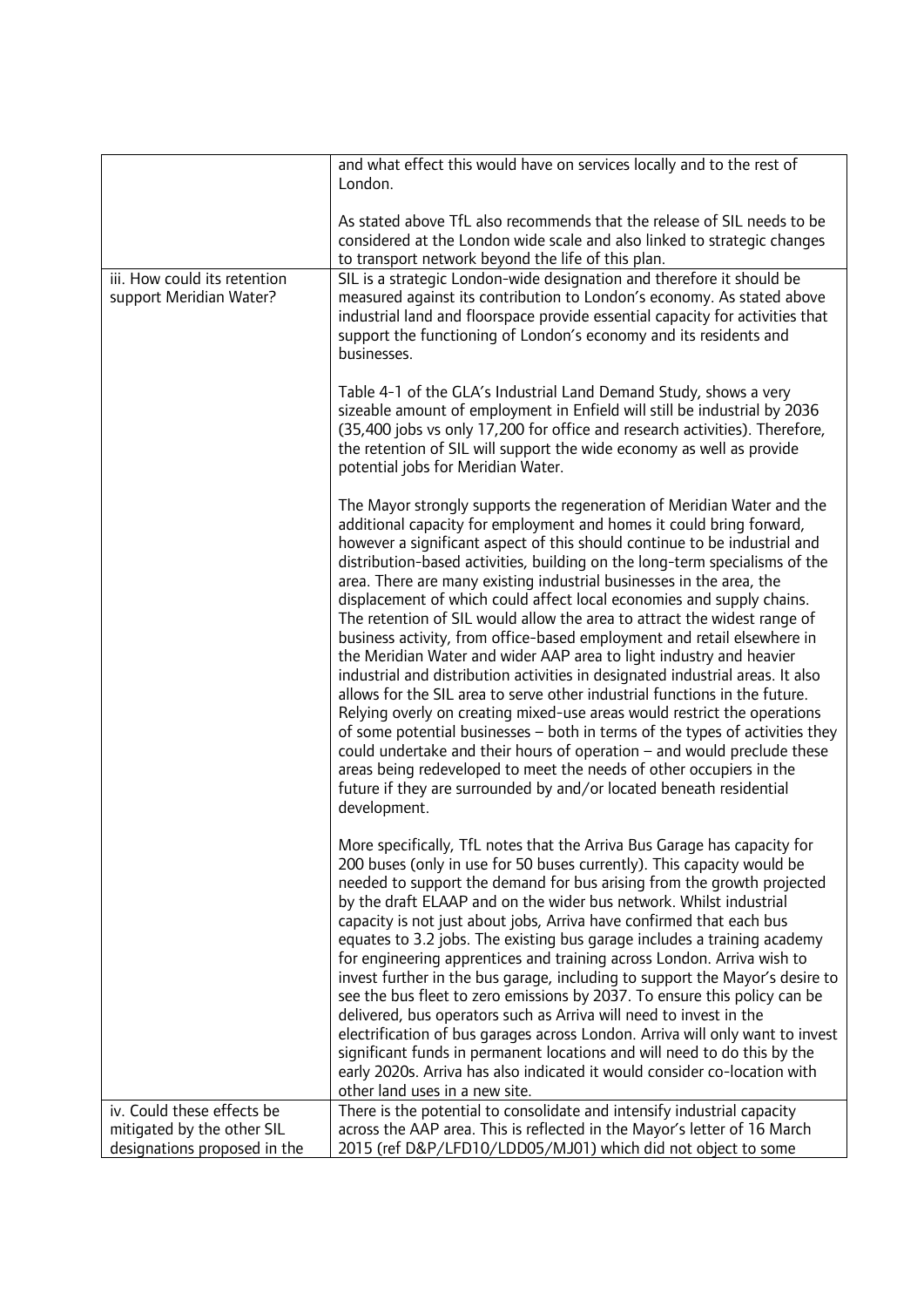| plan? How are these justified?                                                                                                                   | release of SIL. However, to be policy compliant the new/replacement<br>industrial capacity has to be of the quality (eg access, circulation space,<br>form, infrastructure, facilities) and quantity to be considered SIL. Based on<br>the current evidence the GLA is not convinced by Enfield's approach.                                                                                                                                                                                                                                                                                                                                                                                                                                                                                                                                                                                                                                                                                                            |
|--------------------------------------------------------------------------------------------------------------------------------------------------|------------------------------------------------------------------------------------------------------------------------------------------------------------------------------------------------------------------------------------------------------------------------------------------------------------------------------------------------------------------------------------------------------------------------------------------------------------------------------------------------------------------------------------------------------------------------------------------------------------------------------------------------------------------------------------------------------------------------------------------------------------------------------------------------------------------------------------------------------------------------------------------------------------------------------------------------------------------------------------------------------------------------|
|                                                                                                                                                  | In the figures provided to the GLA in September 2018, Enfield states that<br>it can intensify the industrial land retained to the extent that they only<br>lose 270sqm of industrial floorspace capacity. However, a number of the<br>sites are currently vacant or are used for mainly yard-based activities.<br>Using the 65% plot ratio in the London Plan to calculate the existing<br>capacity of these sites gives a very different picture, with a potential loss<br>of 80,920sqm of industrial floorspace capacity on SIL and LSIS, and a<br>further 26,650sqm on non-designated industrial land. It is also worth<br>noting that this does not include the Orbital business park, which is about<br>2.5-3.5ha of non-designated industrial land currently in use, which Enfield<br>propose to redevelop for non-industrial uses. It also does not include<br>additional non-industrial floorspace (c. 12,000sqm) Enfield propose as<br>part of mixed-use areas throughout the Meridian Water masterplan area. |
|                                                                                                                                                  | For example, Enfield is proposing to designate Deephams Sewage<br>Treatment Works as SIL. Whilst this is welcome, it will not provide<br>additional industrial capacity over the lifetime of the ELAAP.                                                                                                                                                                                                                                                                                                                                                                                                                                                                                                                                                                                                                                                                                                                                                                                                                |
|                                                                                                                                                  | In addition, and as stated above, there is no evidence that the locational<br>advantages of the existing SIL, such as that at Harbet Road (especially the<br>northern part) can be replicated or re-provided elsewhere.                                                                                                                                                                                                                                                                                                                                                                                                                                                                                                                                                                                                                                                                                                                                                                                                |
|                                                                                                                                                  | In addition, ensuring the consolidation and reprovision of SIL can be<br>complex with regards to site assembly (if required), delivery, phasing in<br>terms how to ensure the replacement SIL will be provided on another site<br>(even through a site allocation) if sites are in different ownership/do not<br>come forward at the same time and tied through an application. It is not<br>clear from the draft Plan how this will be achieved.                                                                                                                                                                                                                                                                                                                                                                                                                                                                                                                                                                      |
| v. Does the plan appropriately<br>recognise the potential<br>contribution of jobs from<br>retail?                                                | The Mayor welcomes the creation of a broad range of employment<br>opportunities, and the area may well have the potential for some<br>additional retail employment. However, given structural shifts in the retail<br>sector it seems likely that retail growth will largely serve new communities,<br>to complement the larger retailers already located in the area.                                                                                                                                                                                                                                                                                                                                                                                                                                                                                                                                                                                                                                                 |
| vi. Does the plan take<br>appropriate measures to<br>support employment uses<br>within the plan area, including<br>those outside Meridian Water? | The Mayor welcomes the measures the draft Plan takes to support growth<br>more broadly in Meridian Water and beyond. In particular, investment in<br>sustainable infrastructure and regeneration initiatives, however with<br>respect to industrial employment, the draft plan does not take appropriate<br>measures to support employment uses within the plan area, including<br>those outside Meridian Water.                                                                                                                                                                                                                                                                                                                                                                                                                                                                                                                                                                                                       |
|                                                                                                                                                  | Please see the responses above, including the example of the bus garage.<br>This question should refer to the development plan, which consists of the                                                                                                                                                                                                                                                                                                                                                                                                                                                                                                                                                                                                                                                                                                                                                                                                                                                                  |
| vii. Are the employment<br>policies in the AAP consistent<br>with the aims and objectives of<br>the Local Development<br>Framework?              | London Plan 2016, Enfield Core Strategy (2010) and Development<br>Management document (2014); the London Plan 2016 being the most up<br>to date document. The ULVOAPF is also a material consideration.                                                                                                                                                                                                                                                                                                                                                                                                                                                                                                                                                                                                                                                                                                                                                                                                                |
|                                                                                                                                                  | As stated above, the Mayor strongly supports the overall objective of the<br>draft AAP to provide homes and jobs and regenerate this part of Enfield.                                                                                                                                                                                                                                                                                                                                                                                                                                                                                                                                                                                                                                                                                                                                                                                                                                                                  |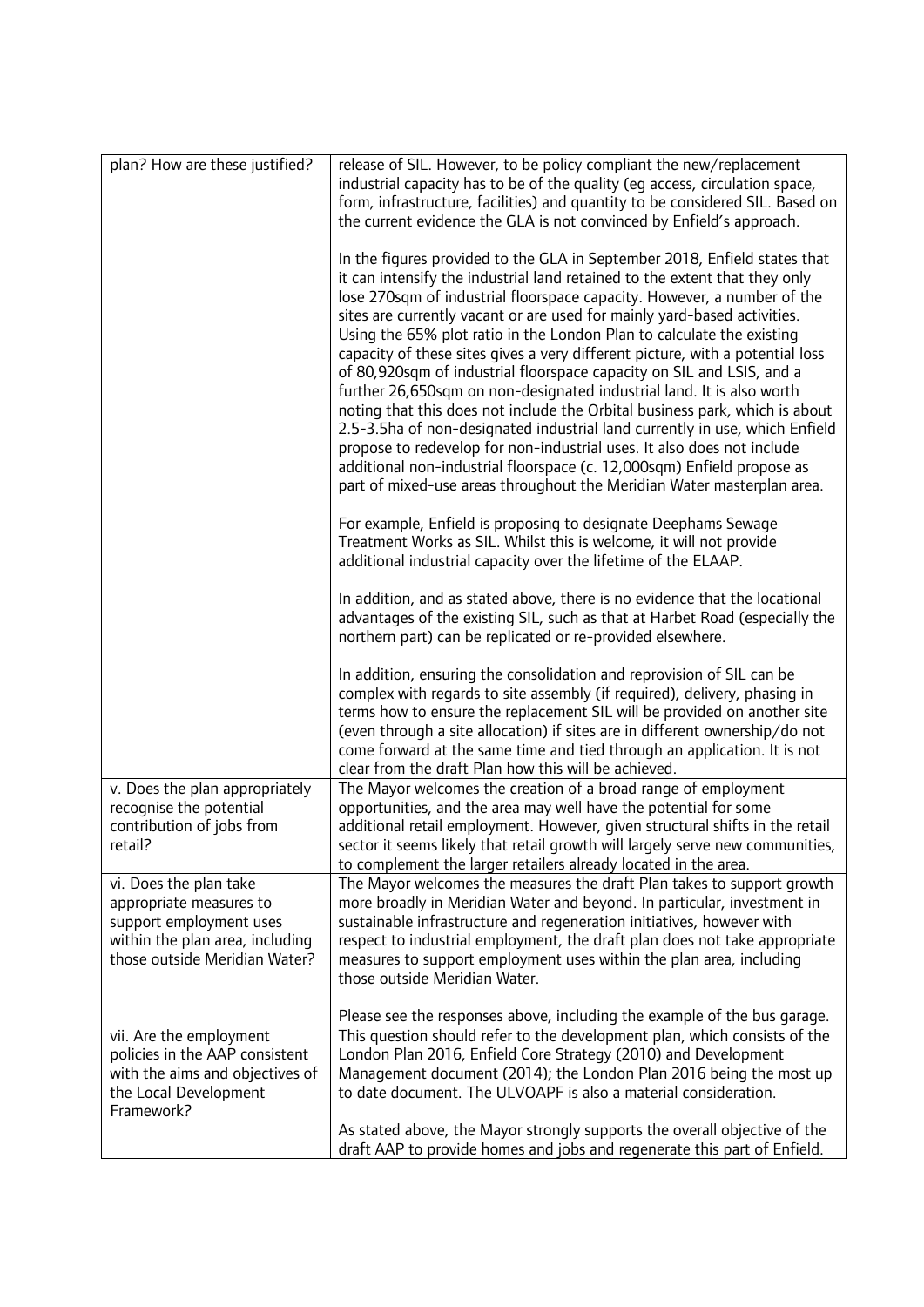|                                                                                                                                                                            | The AAP area is located within the Upper Lee Valley Opportunity Area<br>which, Annex 2 of the London Plan identifies, occupies the strategic<br>position in the London-Stansted- Cambridge Peterborough growth<br>corridor. The four trains an hour service will help unlock development<br>capacity at Meridian Water. Annex 2 also supports the potential of a Green<br>Enterprise District, which would provide employment. The draft AAP<br>(policy EL15) seeks to improve infrastructure and access for the existing<br>businesses.                                                                                                                                                                            |
|----------------------------------------------------------------------------------------------------------------------------------------------------------------------------|---------------------------------------------------------------------------------------------------------------------------------------------------------------------------------------------------------------------------------------------------------------------------------------------------------------------------------------------------------------------------------------------------------------------------------------------------------------------------------------------------------------------------------------------------------------------------------------------------------------------------------------------------------------------------------------------------------------------|
|                                                                                                                                                                            | However, Annex 2 of the London Plan and the ULVOAPF also recognise<br>the importance of retaining adequate capacity for industrial needs<br>including waste management and strategic logistics functions which are<br>essential to retain London's global competitiveness and national<br>advantage. The draft Plan does not explicitly seek to retain industrial<br>capacity or provide additional capacity to compensate for industrial<br>capacity that is proposed to be lost in other parts of the AAP area, such as<br>Meridian Water.                                                                                                                                                                        |
| viii. How will the plan respond<br>to the business needs of<br>existing businesses, within the<br>Plan area?                                                               | It is unclear. The draft AAP should set out how the intensification of SIL<br>will be delivered. Some of the considerations are set out in iv above. The<br>Mayor would also seek that Enfield prepare a relocation strategy for any<br>businesses that are displaced. This could inform the type, nature and<br>quantum of replacement industrial land to be provided. New premises<br>should be provided in advance of SIL being lost.                                                                                                                                                                                                                                                                            |
|                                                                                                                                                                            | The Mayor supports TfL's concerns that a new site for bus garage has not<br>been found. This would have to be in an equally convenient location of a<br>suitable size.                                                                                                                                                                                                                                                                                                                                                                                                                                                                                                                                              |
| ix. Does the Plan adequately<br>reflect the need to protect key<br>wharfs and the road access to<br>them?                                                                  | It is unclear from the draft Plan. TfL is keen to promote more water freight<br>in London. To do that locally Enfield, in conjunction with TfL would need<br>to define what kinds of water freight the Council would seek to grow in<br>Edmonton Leeside and the land use and infrastructure implication, for<br>example, Edmonton EcoPark. In the absence of specific types of growth<br>the following actions aimed at growing water based freight are<br>recommended:<br>Protect key wharfs and road access to them through the planning<br>process<br>Establish a working group with the PLA, potential freight operators,<br>end users and Canal and Rivers trust to grow the Borough's long term<br>ambitions |
| x. Would the wording proposed<br>in policy EL2 be an effective<br>means of achieving the aims<br>and objectives of the Plan?                                               | Whilst the Mayor strongly supports the aims and objectives of the draft<br>Plan in general, he does not support the extent of the de-designation of<br>SIL, particularly at Harbet Road.                                                                                                                                                                                                                                                                                                                                                                                                                                                                                                                            |
|                                                                                                                                                                            | Issue: Whether the policies in the Plan are consistent with the aim of providing the supply of<br>housing required to meet the needs of present and future generations.                                                                                                                                                                                                                                                                                                                                                                                                                                                                                                                                             |
| i. Is the level of housing<br>development which is proposed<br>in the AAP justified and based<br>on sound evidence? Is it<br>consistent with local and<br>national policy? | The ELAAP area falls within the Upper Lee Valley Opportunity Area, which<br>is a strategic growth area for London. The Mayor welcomes, Enfield's<br>ambitions to deliver 10,000 homes in the AAP area. This is in line with the<br>Mayor's priority to deliver the much needed housing that Londoner's<br>need. However, this must be balanced with the overall objectives of the<br>London Plan and its wider policies and evidence. The draft London Plan<br>no longer includes a density matrix but seeks to optimise density by<br>evaluating an areas capacity (policies D1 and D2). In this regard, TfL has                                                                                                   |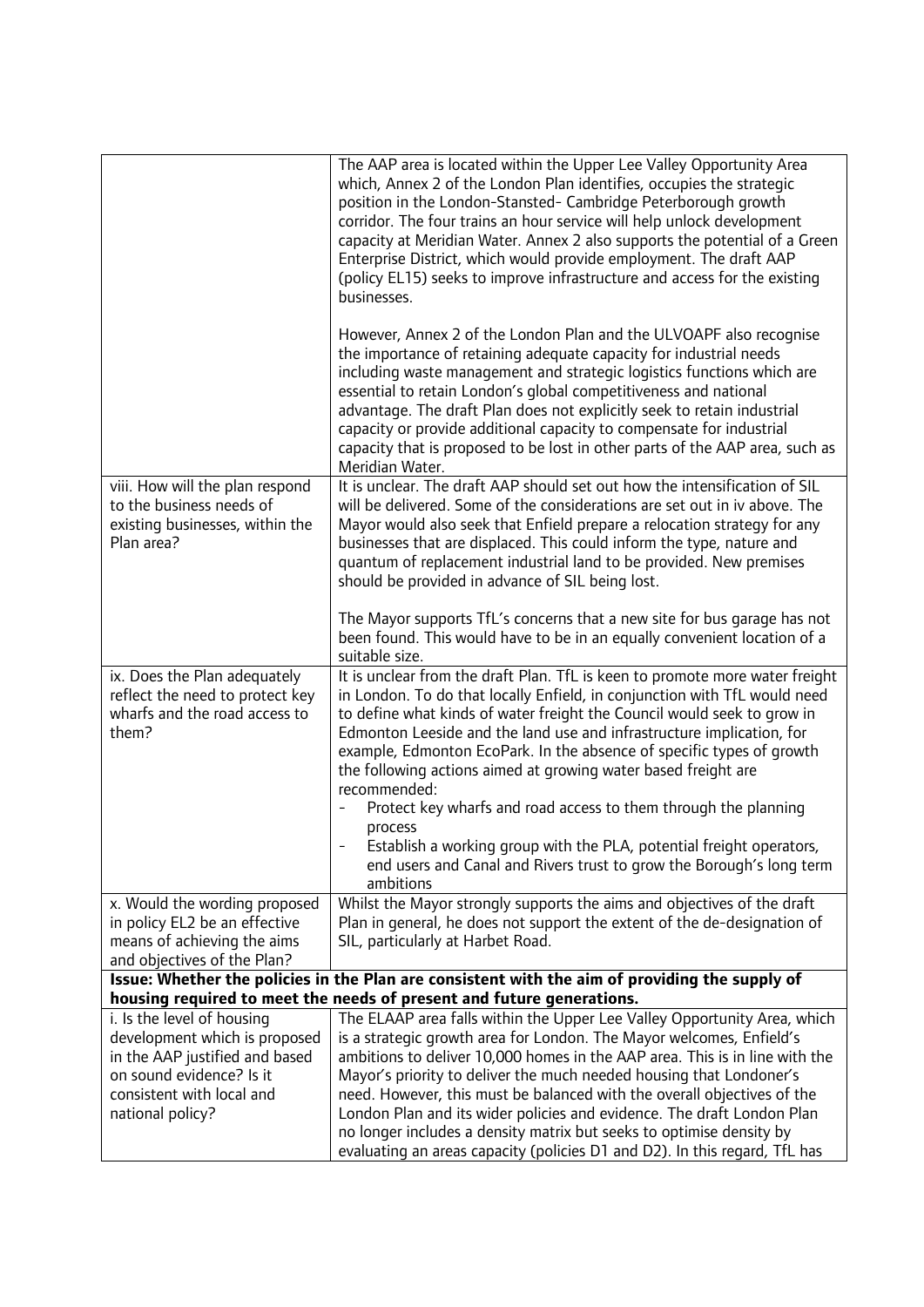|                                                                                                                                                                                      | advised that this higher housing figure requires investment in public<br>transport services, which includes train services, bus services, bus<br>infrastructure as well as the infrastructure of Crossrail 2 to support it.                                                                                                                                                                                                                                                                                                                                                                                                                                                                                                                                     |        |        |       |        |              |                             |
|--------------------------------------------------------------------------------------------------------------------------------------------------------------------------------------|-----------------------------------------------------------------------------------------------------------------------------------------------------------------------------------------------------------------------------------------------------------------------------------------------------------------------------------------------------------------------------------------------------------------------------------------------------------------------------------------------------------------------------------------------------------------------------------------------------------------------------------------------------------------------------------------------------------------------------------------------------------------|--------|--------|-------|--------|--------------|-----------------------------|
|                                                                                                                                                                                      | This is reflected in the London SHLAA 2017. Enfield's existing and<br>proposed housing targets, do not include the additional 5,000 homes<br>proposed by Enfield which would increase the draft AAPs target to 10,000<br>homes. Enfield's proposed new housing target is based on the Mayor's<br>strategic strategy of protecting the Green Belt and SIL capacity and<br>intensifying accessible location, including on small sites.<br>However, as stated above, and as per his letters 16 March 2015 and 7 July                                                                                                                                                                                                                                               |        |        |       |        |              |                             |
|                                                                                                                                                                                      | 2017, the Mayor strongly supports the delivery of housing across most of<br>Meridian Water. GLA officers are working with Enfield to support them in<br>its Housing Infrastructure Fund bid for the eastern section of the Meridian<br>Water area in order to facilitate the delivery of housing. Perhaps to<br>support the numbers more clearly, Enfield could set out a clear phasing of<br>housing delivery and the uplift in housing numbers that would be achieved<br>due to Crossrail 2.                                                                                                                                                                                                                                                                  |        |        |       |        |              |                             |
| ii. Is the proportion of<br>affordable housing proposed<br>consistent with other local and<br>national planning policy. What<br>justification is given for any<br>departure from it? | The Mayor welcomes the ambition to deliver 50% affordable housing<br>across the ELAAP area. To benefit from the Mayor's threshold approach as<br>set out in his Affordable Housing and Viability SPG and draft new London<br>Plan (policy H6) schemes should achieve a minimum of 35% affordable<br>housing, or 50% where there is a loss of industrial floorspace.                                                                                                                                                                                                                                                                                                                                                                                             |        |        |       |        |              |                             |
| iii. Is the housing mix<br>consistent with other local and<br>national planning policy? What<br>justification is given for any                                                       | The London Plan encourages a range of housing choices. With regards to<br>housing mix, the London SHMA 2017 (the latest evidence) identified the<br>following need:                                                                                                                                                                                                                                                                                                                                                                                                                                                                                                                                                                                             |        |        |       |        |              |                             |
| departure from it?                                                                                                                                                                   | <b>Tenure</b>                                                                                                                                                                                                                                                                                                                                                                                                                                                                                                                                                                                                                                                                                                                                                   | 1 bed  | 2 bed  | 3 bed | 4+ bed | <b>Total</b> | $\overline{\%}$ of<br>total |
|                                                                                                                                                                                      | Market                                                                                                                                                                                                                                                                                                                                                                                                                                                                                                                                                                                                                                                                                                                                                          | 10,682 | 2,043  | 4,101 | 6,210  | 23,037       | 35%                         |
|                                                                                                                                                                                      | Intermediate                                                                                                                                                                                                                                                                                                                                                                                                                                                                                                                                                                                                                                                                                                                                                    | 4,334  | 3,434  | 2,409 | 1,693  | 11,869       | 18%                         |
|                                                                                                                                                                                      | Low-cost<br>rent                                                                                                                                                                                                                                                                                                                                                                                                                                                                                                                                                                                                                                                                                                                                                | 21,318 | 5,311  | 2,462 | 1,881  | 30,972       | 47%                         |
|                                                                                                                                                                                      | Total                                                                                                                                                                                                                                                                                                                                                                                                                                                                                                                                                                                                                                                                                                                                                           | 36,335 | 10,788 | 8,971 | 9,783  | 65,878       | 100%                        |
|                                                                                                                                                                                      | % of total                                                                                                                                                                                                                                                                                                                                                                                                                                                                                                                                                                                                                                                                                                                                                      | 55%    | 16%    | 14%   | 15%    | 100%         |                             |
|                                                                                                                                                                                      | This has informed draft London Plan H12 which states for low cost rent,<br>boroughs should provide guidance on the size of units required (by<br>number of bedrooms) to ensure affordable housing meets identified<br>needs, but boroughs should not set prescriptive dwelling size mix<br>requirements (in terms of number of bedrooms) for market and<br>intermediate homes. Such requirements are inflexible and can fail to meet<br>the intended need, for example, family-sized homes often end up being<br>occupied by sharing adults rather than families, and inflexible<br>requirements can prevent otherwise suitable sites coming forward for<br>residential development.<br>If the borough wants family housing delivered in the initial phases, it |        |        |       |        |              |                             |
|                                                                                                                                                                                      |                                                                                                                                                                                                                                                                                                                                                                                                                                                                                                                                                                                                                                                                                                                                                                 |        |        |       |        |              |                             |
| iv. Would the wording<br>proposed in policy EL1 be an                                                                                                                                | should ensure the appropriate physical and social infrastructure is provided<br>at the same time.<br>The transport infrastructure needs to be in place before this policy can be<br>effective. Wider physical and social infrastructure also needs to be                                                                                                                                                                                                                                                                                                                                                                                                                                                                                                        |        |        |       |        |              |                             |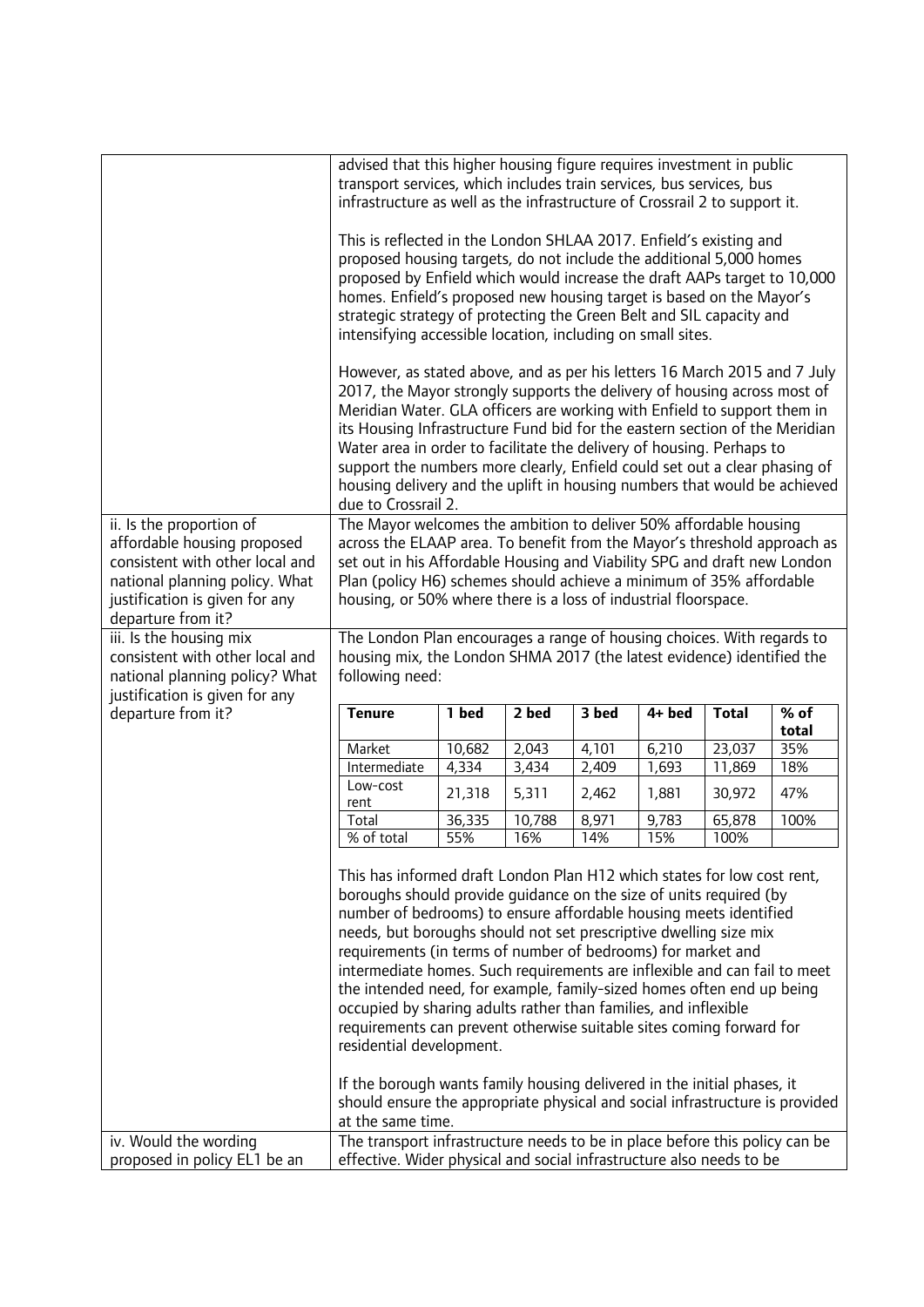| effective means of achieving                         | provided to support new residents, especially families.                                                                                                   |
|------------------------------------------------------|-----------------------------------------------------------------------------------------------------------------------------------------------------------|
| the aims and objectives of the                       |                                                                                                                                                           |
| Plan?                                                |                                                                                                                                                           |
| enhance the built, natural and historic environment. | Issue: Whether the Plan would secure high quality and inclusive design, which would protect and                                                           |
|                                                      |                                                                                                                                                           |
| i. Would the policies in the plan                    | The draft Plan should adopt London Plan policy 3.5 Quality and design of                                                                                  |
| provide homes fit to live in for                     | housing developments to ensure dwellings are of an adequate size and fit                                                                                  |
| existing and future                                  | for purpose as well as London Plan policy 3.8 Housing choice, parts c and                                                                                 |
| generations? Does the Plan                           | d to ensure homes are fit for existing and future generations.                                                                                            |
| reflect local and national                           |                                                                                                                                                           |
| guidance in this regard?                             |                                                                                                                                                           |
| ii. Are the policies in the plan                     | a. b. d. e. draft policy EL10, EL11, E12 - The Mayor supports the draft                                                                                   |
| (EL9, EL10. EL11 and EL12)                           | APP's approach to form, character and good design. Draft London Plan                                                                                      |
| appropriate and achievable in                        | policies D1 and D2 provide further principles Enfield should when master                                                                                  |
| relation to:                                         | planning the area.                                                                                                                                        |
| a. tall buildings                                    |                                                                                                                                                           |
| b. active frontages                                  | c. draft policy EL9 - The Mayor is pleased that the policies seek to protect                                                                              |
| c. the provision of open space                       | and enhance the Lee Valley Regional park. These are strong objectives of                                                                                  |
| d. the integration of river and                      | Annex2 of the London Plan and the ULVOAPF. The London Plan policy                                                                                         |
| canal corridors                                      | states that the borough should assess local open space needs and ensure                                                                                   |
| e. design for health and well-                       | they are planned for. The Mayor is content for Enfield to lead on this                                                                                    |
| being                                                | matter.                                                                                                                                                   |
|                                                      | Specifically, in relation to the comments provided on behalf of Transport for London:                                                                     |
|                                                      | Issue: Does the plan provide an appropriate framework for movement throughout the plan area                                                               |
|                                                      | in accordance with the aim of the Framework to maximise sustainable transport solutions?                                                                  |
| i. Are references to uplifts in                      | It is not sufficient to rely on uncommitted train services alone to support                                                                               |
| PTALs realistic given that                           | an uplift in PTAL. Uplifts in PTAL will require improved permeability to                                                                                  |
| transport improvements of                            | enable better access to bus services and the train station from all parts of                                                                              |
| train services are not                               | the site, changes to road network to improve bus penetration of the site,                                                                                 |
| committed?                                           | increased bus capacity as well extra train services per hour. There is an                                                                                 |
|                                                      |                                                                                                                                                           |
|                                                      | upper limit to what PTAL can be achieved from the rail network. PTAL can                                                                                  |
|                                                      | be improved further by Crossrail 2. Arup as produced a Meridian Water Bus                                                                                 |
|                                                      | Strategy (14 <sup>th</sup> July 2017) as part of the evidence base for ELAAP. The<br>Council and their advisors will need to work with TfL to convert the |
|                                                      |                                                                                                                                                           |
|                                                      | strategy into an operational bus strategy, including funding improvements                                                                                 |
|                                                      | to the bus network (services and infrastructure) through s106 agreements                                                                                  |
|                                                      | and other funding sources.                                                                                                                                |
| ii. How can the implementation                       | As stated above, significant investment will be needed in the bus network                                                                                 |
| of improved public transport                         | prior to the 5,000 homes being delivered, and to deliver 10,000 homes                                                                                     |
| links to and through the plan                        | Crossrail 2 is needed. Therefore, we would include the following projects                                                                                 |
| area be best secured?                                | in Table 14.1                                                                                                                                             |
|                                                      | Early bus network for Meridian Water related to emerging Phase 2<br>proposals                                                                             |
|                                                      | Developer contributions for bus services, this will be needed from                                                                                        |
|                                                      | early stages to establish bus usage and sustainable travel choices                                                                                        |
|                                                      |                                                                                                                                                           |
|                                                      | Meridian Water to Edmonton Green direct bus link - outcome should                                                                                         |
|                                                      | define bus infrastructure design and how it fits into the wider bus                                                                                       |
|                                                      | network.                                                                                                                                                  |
| iii. Does the Plan make                              | Part 1. Yes, in term of infrastructure proposals.                                                                                                         |
| adequate provision for east                          |                                                                                                                                                           |
| west movement by public                              | Part 2. This will need funding for buses as well as rail infrastructure and                                                                               |
| transport/bus routes through                         | services including CR2                                                                                                                                    |
| the site? How will this be                           |                                                                                                                                                           |